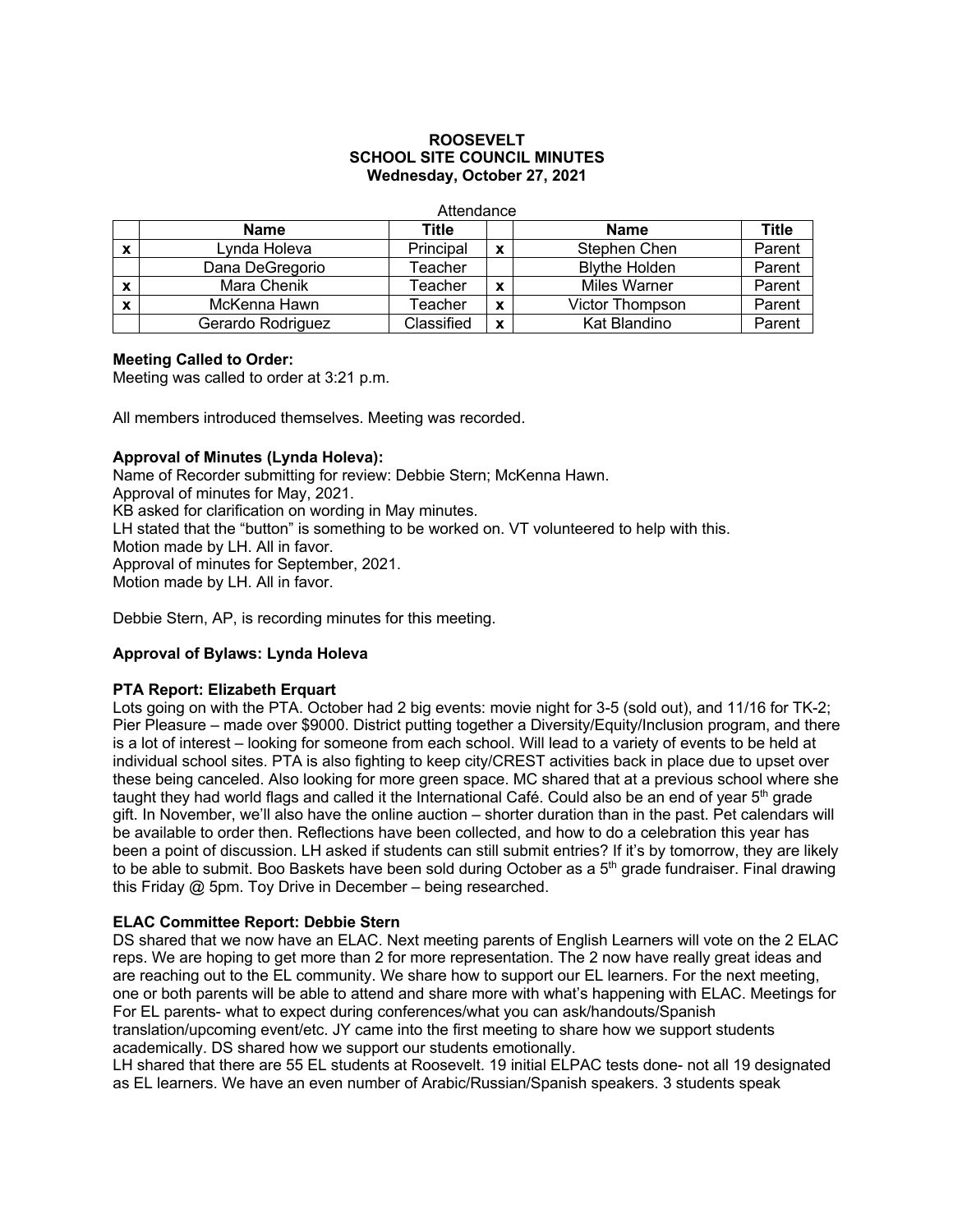Chinese, 3 German, 4 Japanese, 2 Swedish, 4 Hebrew … Becoming more and more diverse each year. This will be very useful information when we are writing our EL goal.

MW requested LH share out our statistics of English Learners and what their home languages are. We have more Spanish speakers than ever in the time DS has been here. ELAC also has a voice in building our English Learner goals. We will share what we devlop today with them at the next meeting for their input.

LH wants to make a motion to approve the bi-laws.

MC flagged the time that we are going over time limits for the agenda. Extended meeting for today- not everyone can stay for the whole time. We will amend this meeting to roll into an additional meeting in Nov. if needed.

LH makes motion to approve amended bi-laws. All members present agreed.

Bi-laws have been approved and amended.

# **Election of Parent Co-Chair**

Blythe is not present due to her schedule. Dana is chair for staff. Co-chair(parent) needed to help develop monthly agenda and help with amendments/approvals.

VT made suggestions for how to hold a fair vote.

Today we are missing 2 staff members and 1 parent.

VT stated co-chair should be voted by either the whole council or just the parents. LH stated it should be whole council. (Dana was voted chair by the whole council- we want the same for co-chair).

LH suggested she makes motion to have VT step in as temp co-chair to make next agenda until we have the full team present to vote.

BW suggested to wait until the second hour until Blythe can join.

We are not nominating yet.

VT's goal for the next meeting is to gather items for agenda from the parent side.

LH makes motion to have VT temporary co-chair to build agenda for Nov. until we can hold official vote. All members present agreed. VT is temporary co-chair until the next meeting.

## **Introduction of LCAP Goals & Site Plan for Student Achievement (SPSA)**

LH: we are going to work together this year to build the SPSA. LH is first principal in district to try this out. Typically in building a site plan for student achievement, the principal shares data that's been collected with site leader ship team to determine professional development. How is it different this year? We are going to draft the goals together as a team and then take those draft goals to site leadership teams. Leadership teams revise and amend to make it fit what we are doing at the school site to make sure it aligns. It then comes back to site governance to review any revisions, then gets sent to school board for approval. Built around district LCAP goals. Student centered. LCAP goals: all graduates socially just/ready for college and careers, EL students will become proficient in English while engaging in core curriculum, and all students/families engage in safe well maintained schools that are condusive to 21st century learning.

Roosevelt site implementation plan: SIP designed by teachers with a strategic focus. Discourse across the curriculum. Has been focus for a few years now. So relevant every year. We have found we need so much work in this area that it continues to be relevant. We want students to develop evidence based arguments verbally and in their writing to support their thinking. Outcome: All students demonstrate progress overtime in developing claims, conjectures and hypotheses. For this outcome, we need best practices. Across all curricular areas, to be mindful of social justice and identity domains. (Growth mindset, different perspectives valued, equitable space with access for participation, conversational norms/behavior, etc.) Teachers providing stems and language/sentence starters/models to use in order for students to have meaningful conversations. To continue those, teachers provide differentiated resources(leveled texts/scaffolding/number sets in cgi/use open ended questions). Success indicators include: student work samples, students can justify and communicate thinking, use relevant evidence to back claims, using expert language, drawing from varieties of sources. This is what we are looking for when we talk about best practices.

How are we going to develop our SPSA goals? With data.

2021 Beginning of year Fastbridge math assessment data to develop our goals this year based on what we know: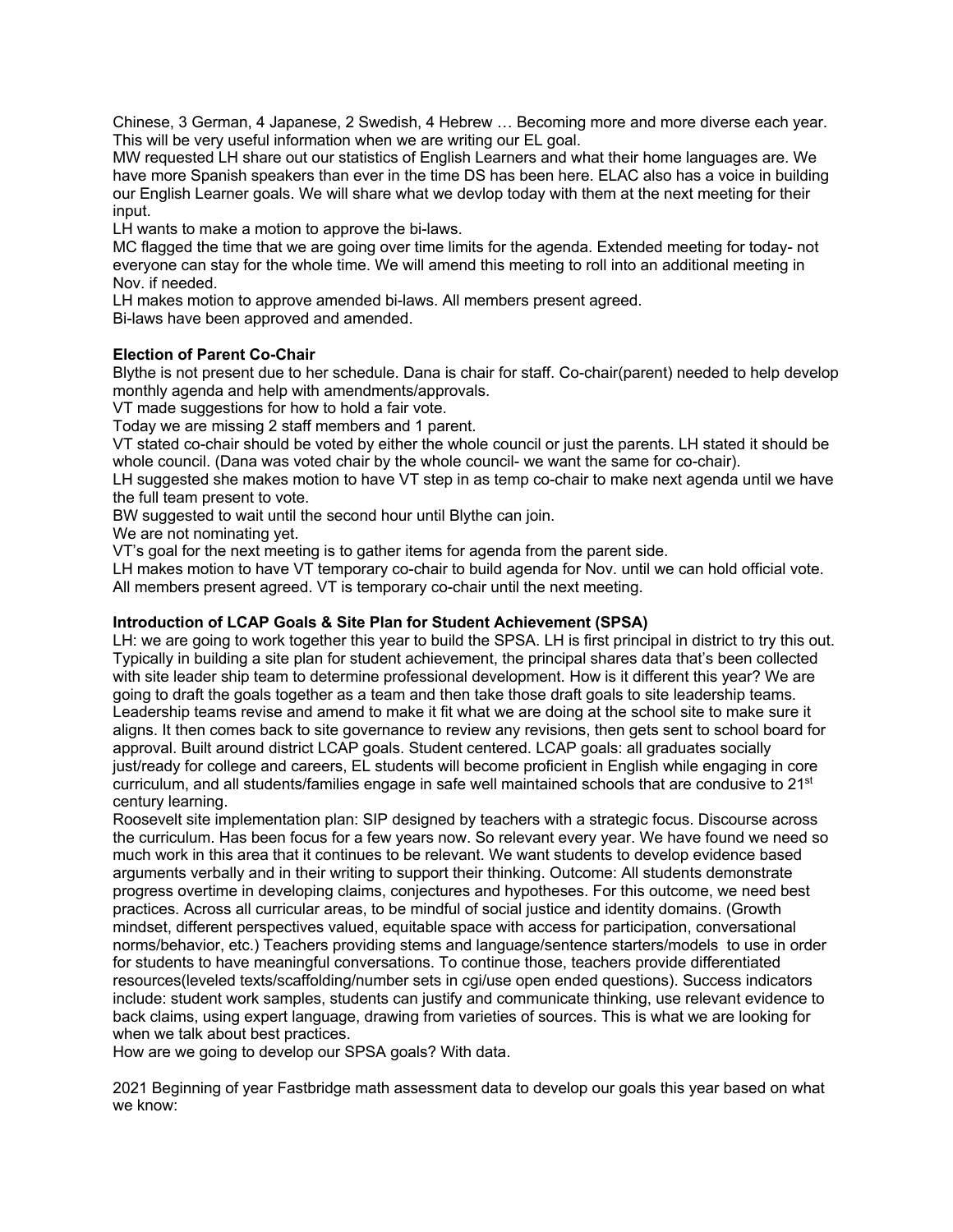2<sup>nd</sup> grade-76% of students on college pathway- met or exceeded 17% were low risk- just at grade level 5 students are some risk- on the cusp of meeting grade level 1% high risk

3rd grade 60% college pathway 30% low risk 9% some risk 1% high risk

LH stated College pathway bar gets lower the higher the grade level. Assessment is adaptive. The more correct they are, the harder the questions get.

 $4<sup>th</sup>$  grade 59% at or above 28% at grade level 8% some risk 5% high risk

5th grade 57% at or exceeded 35% low risk 7% some risk 1% high risk

MW asked if these scores are typical due to circumstances with COVID the past 2 years.

LH stated it is pretty expected. We seem to be doing really well although considering we have not been in school. LH has not seen other school sites math fastbridge scores. LH can ask around and see how our scores compare.

MW wants to understand if we are getting a picture if our kids have fallen behind. LH stated there is not enough data to know that. We have formative assessments/teacher observations that can provide more information.

MC stated it seems there are students that got a lot of support at home and some that did not. The gap between kids excelling and ones that are behind grew wider. MC does not have as many step 1 kids, no 2s, and a lot of 3s. More afraid of a bigger gap than kids that lost ground as it can be harder on the teacher.

LH stated  $1<sup>st</sup>$  is tricky because a lot of students coming from K on Zoom, was really impactful with their return to in person learning.

JY stated from data meetings with grade levels, there was talk of a bigger gap in primary grades. She has seen few students excel with distance learning as well as struggle. Some upper grades have seen more struggles with social-emotional/behaviors. Being more independent/coping. This goes for all grades. LH states this is the first year we have done beginning of year district assessments for all grade levels. Differentiation has to be done in the classroom.

MC states there is a huge jump in math in  $3<sup>rd</sup>$  grade coming from  $2<sup>nd</sup>$ .

KB stated district has been claiming there has been no learning loss. She is concerned for students and teachers. We have covid relief funds we could be implementating to get students up to where they need to be. She also stated she underswtands what you can/cannot say to the district, but this is not jiving with our experiences. Rooswevelt stepped up above and beyond during the pandemic. If this is the narrative we are not going to have the resources to support our school.

LH stated beginning of the year assessments make it difficulat to determine learning loss via not having data to compare to yet. The data from last year might not have given us a most accurate picture either, having returned to campus in April and assessments being done at home. (authenticity issue). MW: We should address this at some level for the next year that there is a need.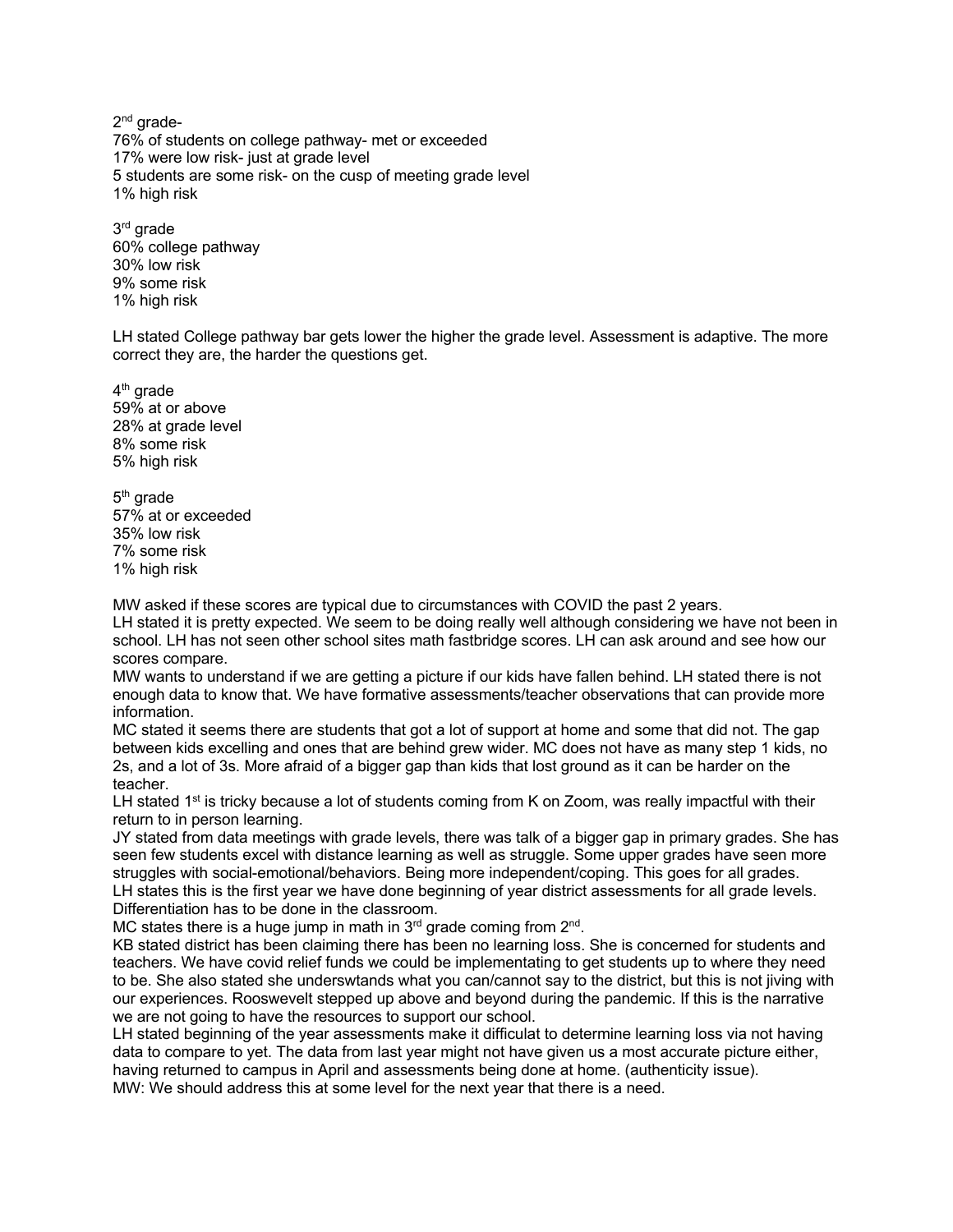LH: Data for reading  $2^{nd}$ -5<sup>th</sup> grade

 $2<sup>nd</sup>$ :

3rd:

 $4<sup>th</sup>$ :

 $5<sup>th</sup>$ 

33 students at grade level

College pathway loses percentage points from grade to the next.

LH: Asked can we identify there was learning loss? Not sure. Is it a deep enough assessment to determine a reflection of learning loss?

SC- audio not working. Chatted question on zoom: Is there a correlation to our EL students? LH: Not really. Looked at data for EL and sped students. Percentage was so low that were EL students that scored low. Did not seem to correlate. Many EL students are proficient in reading/writing/math except those new comers who do not speak English at all. Non English speakers we do not administer these tests to. Some upper grade students had IEPS and EL learners that understand English.

JY added we have several new students to Roosevelt that have come from inconsistent schooling backgrounds that could be apart of this data.

LH states we got a lot of new enrollment from other districts this year. We are learning where they are academically, which is reflected in the data.

Early Reading and math K/1

- Most of our students for early reading were at low risk.
- Early math  $1<sup>st</sup>$  low risk
- Majority of students are confident to be on the right track
- Early reading  $1<sup>st</sup> 12$  students at some risk
- 7 students high risk

Kat asked if this includes LLI reading intervention students.

LH: high risk are tier 2-3 students who receive LLI.

JY: Fastbridge assessment is a screener for that

Kat: How many students in LLI?

JY: About 2-5 students per class. Varies depending on the data.

LH: each class has different number of students recieveing intervention services

Data meetings important to have with teachers so those students can be identified right away.

LH: Reading comprehension test- 2<sup>nd</sup>

61% college pathway

22 students at grade level

Combination of 12 students who are tier 2 and tier 3

LH: These intervention groups are fluid. Once a student has demonstrated skills, they move on after the cycle is complete.

JY: Cycles of assessments for the district. Next cycle is in Jan. End of Jan will have data meetings for which students who might qualify.

LH: F&P data Tells us students that are high risk by grade level for reading fluency 1<sup>st</sup> grade 33% high risk 6% approaching grade level 2<sup>nd</sup> grade 7% high risk 4% approaching grade level 3rd grade 4% high risk 15% approaching grade level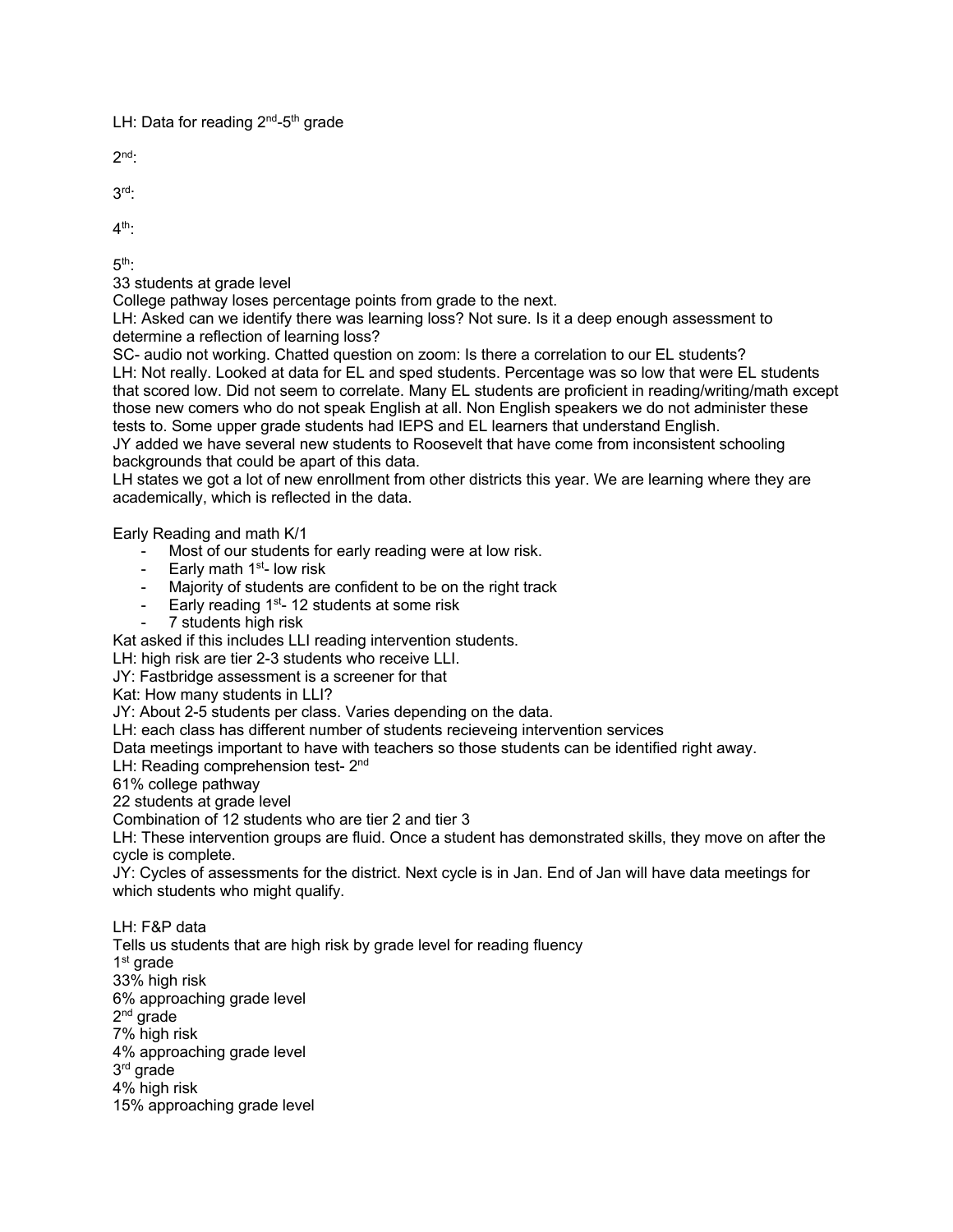LH: We have work to do in reading comprehension/fluency.  $4<sup>th</sup>$  and  $5<sup>th</sup>$  numbers seem a lot more reasonable. 4th 9% high risk 5% approaching grade level

5th grade 4% high risk 20% approaching grade level

LH: Writing goals where the needs are of our students.

Activity in staff meeting last week- what our teachers are noticing about their students/what expectations need to be adjusted/ how can we support them

Some info we found: Students are more anxious. Huge need for daily consistent structure and routinethriving. More anxiety if teacher is subbed out, for example. Need time to grow social skills ( all across K-5). Support in collaboration skills for small group work.

LH: teacher observation summary: teachers are prioritizing the social/emotional growth of students/collaborative schools/school readiness skills. Creating spaces to provide opportunities for talk/exploring concepts. Attention spans and stamina are very short-frequent breaks. It is more important to develop SEL side, since students have more needs in that area due to the pandemic. We are slowing down the pace which we move through instruction to address these needs.

LH: 5 minute break. Currently 5:04pm. Will return at 5:09. Expressed importance of taking our time through the agenda-might not get to everything today.

LH: Going through what goals look like and how to write them. Then check in to arrange extra meeting in Nov. if needed.

The data we have, continuing to collect data (benchmark assessments happening now). Additional data for us when we are finishing writing goals. Might not get it in time. If not, we do look at that data and amend our SPSA to have goals be more reflective of student needs.

#### Roosevelt SPSA goal #1 in ELA/Math:

What are areas of need regarding verbal/writing discourse across the curriculum? Is there a need for a reading goal? Need for a math goal?

PDs: TC writing and UCLA cgi trainings

Student support: writing and math interventions( $3-5<sup>th</sup>$ ), and LLI small group instruction and support. ( $1-5<sup>th</sup>$ ). Based on data and site implementation plan where do we want to focus our academic goal? Do we want more than 1 goal this year? Typically we only have 1 but we might want to have 2 this year. Something to think about and discuss

Goal #2: focus on EL students: What core curriculum areas do these students need support in? (ex: academic vocab/ English discourse). Where can we be most effective with this goal? Are there areas of social/emotional support? ELPAC parents will help with input on this at the next meeting. Do we need buddies for new comer students/those who do not speak English? Any needs adjusting to new school/grade/communicaty/country. Can we have an academic and social emotional goal? Yes. Not limited to 1 goal per LCAP goal.

Goal #3: Safe well maintained facilites and culturally responsive. Social emotional needs in the classroom and at recess.(peer conflict/resolution, coping skills, etc.) As well as wants/needs of parents engaging with our school community? (school communication, events, parent outreach/workshops, etc.) How can we determine what those needs are for parents?

LH: family engagement is really high right now. Grasping for anything they can do to feel connected to the school community.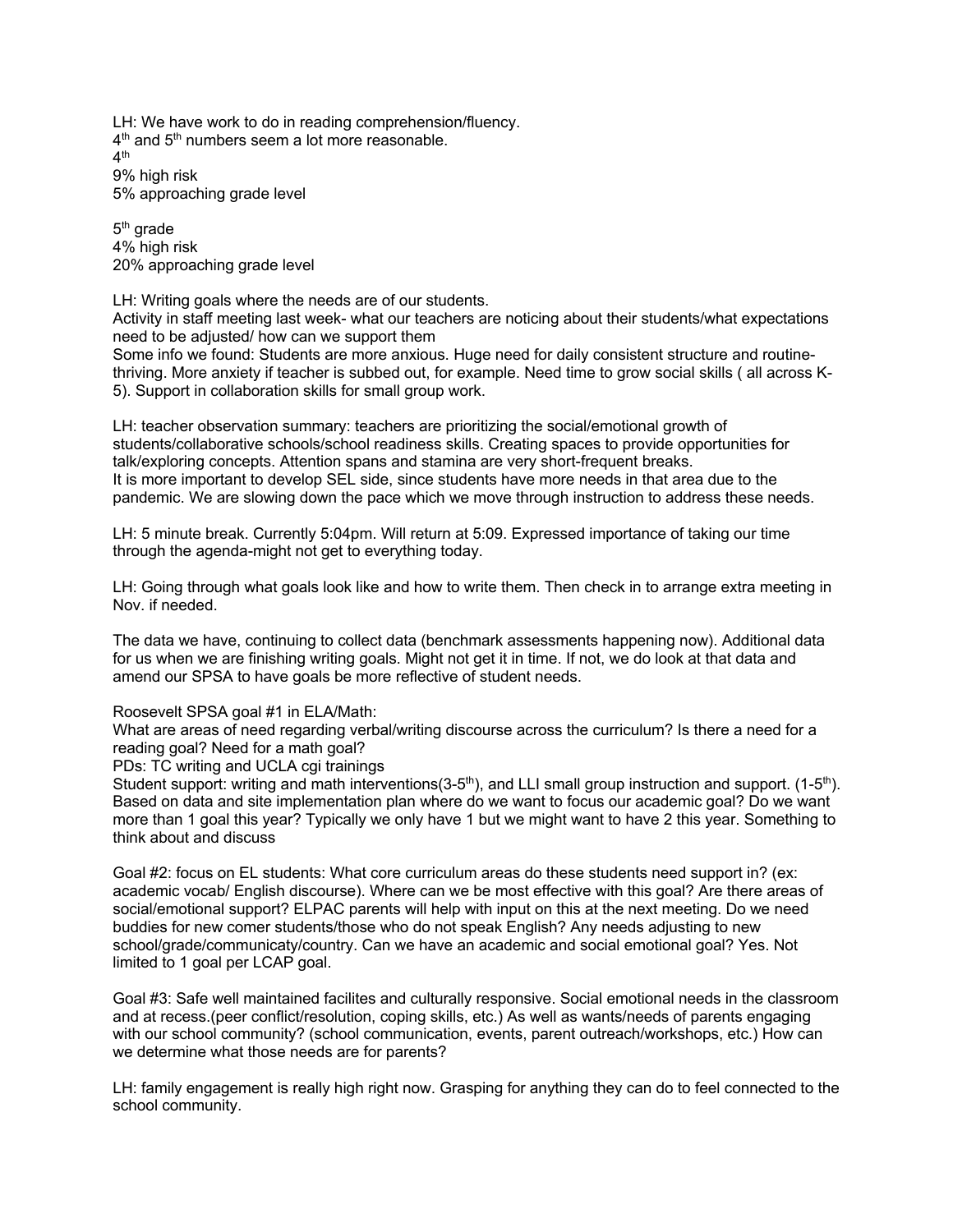LH: Movie night and pier pleasure was very emotional and powerful seeing those connections being made again.

When looking at creating a secondary goal, what are some things we want to use as a measure? (Attendance to events, amount of parent volunteers on committees, etc.)

KB: Very conscious of what teachers have been through. How is that being addressed? That has an effect on everything. What is the support there?

LH: Last staff meeting we opened it up to getting a temperature of how staff was feeling/stress levels. It was great to see that we are all not alone with how exhausted we are feeling. First step was identifying how staff is feeling. Will be working with site leadership team how we can help support teachers with alleviating anything we can take off their plates. A lot of feelings are due to coming back to campus for the first time in almost 2 years- we are adjusting.

KB: Are there ways we can be of value in ensuring there are funds allocated to the good of the whole school? Can funds be going towards teachers?

LH: With the site plan for student achievement, not sure we can write a goal that supports staff. It's about student achievement. Not to say we need to be thinking about what resources we can use to help our staff not feel overwhelmed/exhausted. LH offered teachers an opportunity to have a half day sub out to plan and have extended time to come together/build community. Very important to get that done- mixed feelings across staff about it.

LH shared goal samples from other school sites. LH shared previous goals written by herself from 2019 and 2020 school years. Not well developed/measurable.

KB: Something to note- students have become more technology efficient. We can adapt that to prevent cybercullying.

LH: Survey with cyberbulliying to see how much is actually going on

LH: Writing SMART goals- new transition this year.Creating goals directly revelent to student needs and reflect data.

What is a SMART goal? Strategic and specific Measurable **Attainable** Relevant Time bound

What is not a SMART goal? Previous examples LH showed- example: Not saying how a goal will be measured. How are we going to know a goal is achieved?

LH: If we write goals the correct way, then next year SPSA will write itself by the end of June. Will be looking at end of year assessment and goals to see if we had achieved. If not, how come? We can start already writing our goals for next year to some extent.The only info. we wont have is the CAASSP results.

SC: We should have something obtainable by the end of the school year and something to measure that by. Will be have performance metrics throughout the year telling us we are on track to meeting those goals? Not just having 1-2 assessments throughout the year.

LH: When we develop goals, what are we determining as those success indicators? Assessment windows where we go back and re-assess students in the winter and then we assess again in the spring and again at the end of the year.